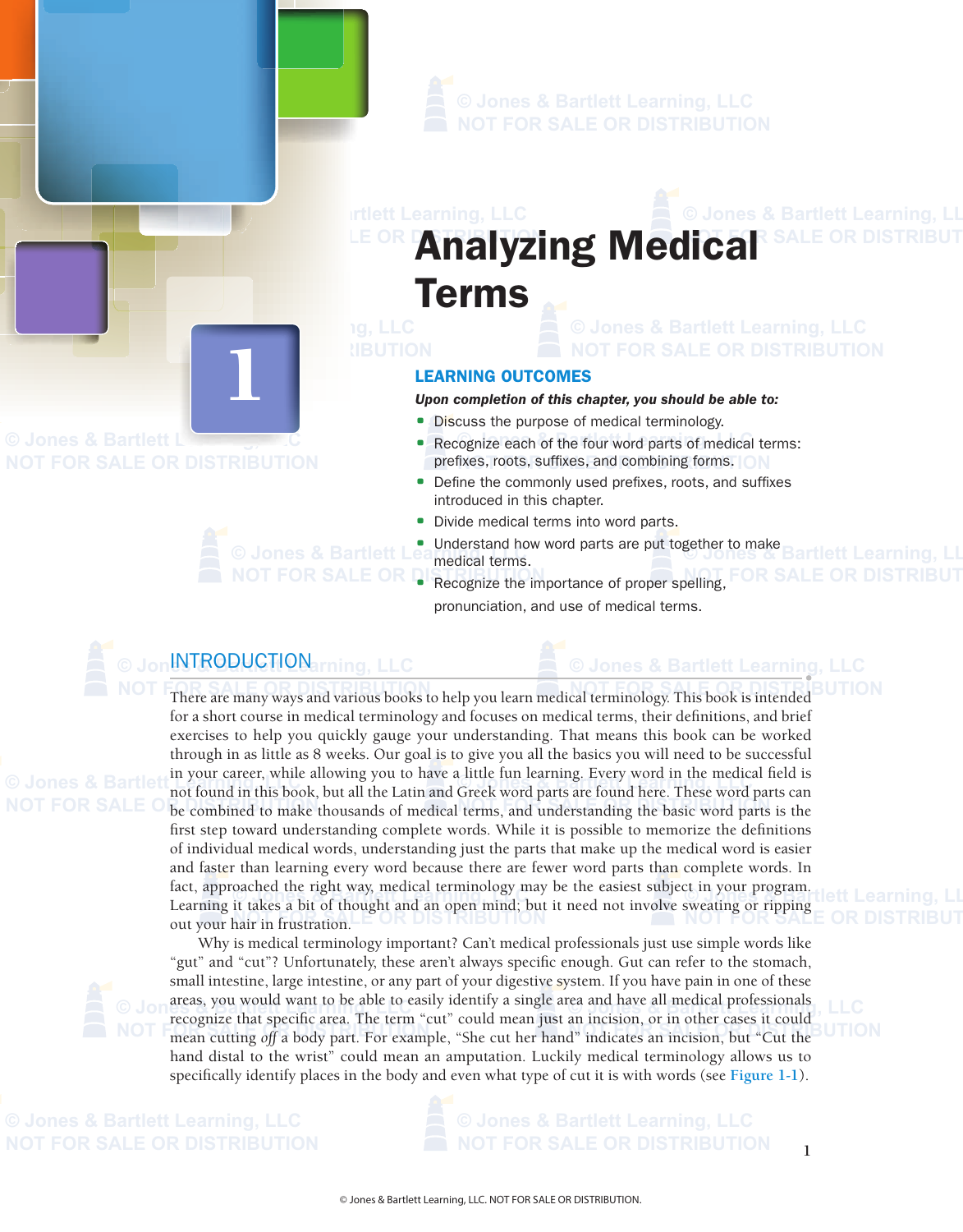**NOT FOR SALE OR DISTRIBUTION**

#### ANNALS OF POST-LITERACY



**NOTE:** The same state of the same state of the same state of the same state of the same state of the same state of the same state of the same state of the same state of the same state of the same state of the same state o **FIGURE 1-1** This cartoon demonstrates the value of standardized medical terms.

The foundation of medical terminology is rooted in learning the four basic word parts: **prefixes**, roots, suffixes, and combining forms. You'll learn how to distinguish among these word parts in order to combine them into meaningful medical terms.

**First, let's examine some medical term characteristics. Most medical terms are derived from** Latin and Greek languages. While this may make them seem "foreign," 75% of all *English words*  $\sigma$  de  $\sigma$  is a barrier. are derived from Latin and Greek. When you look up a term in the dictionary, its etymology, or word origin, is usually given along with its definition. For example, *dementia* is an impairment of cognitive function marked by memory loss. It comes from the Latin word, *demens*, which means "out of one's mind."

# **ACQUIRING AND USING LANGUAGE SENSE**

that the person listening to what we're saying also understands the meaning of the words that we're using. While this is important in everyday language, it is especially important with medical termi-Accurate communication in any specialty field depends on *language sense*. Language sense is knowing what words mean and forecasting the effects their combinations will produce. This is a two-part definition. First, we have to understand what the word we're using means. Second, we have to trust nology where misunderstanding can have drastic effects on patients.

> **© Jones & Bartlett Learning, LLC © Jones & Bartlett Learning, LLC** *Terminologia Anatomica* is considered the international standard for terminology that deals with human anatomy. It was created by the Federative Committee on Anatomical Terminology<br>with the committee of the committee of the committee on the committee of the committee of the committee of the c Who decides what the "correct" anatomic term is? A system of anatomic naming known as and first published in 1998. It is essentially an anatomy dictionary that gives the Latin base of the word along with the accepted English term. It has standardized anatomy-related terminology and is a great resource.

What does language sense have to do with learning medical terms? First, words have parts, and examining those parts forces the learner to see and hear words in a new way. That is, the person becomes conscious of words as words. You'll have to think about each part of the word and then put it all together to understand how the parts make up the whole. Second, the ability to use words well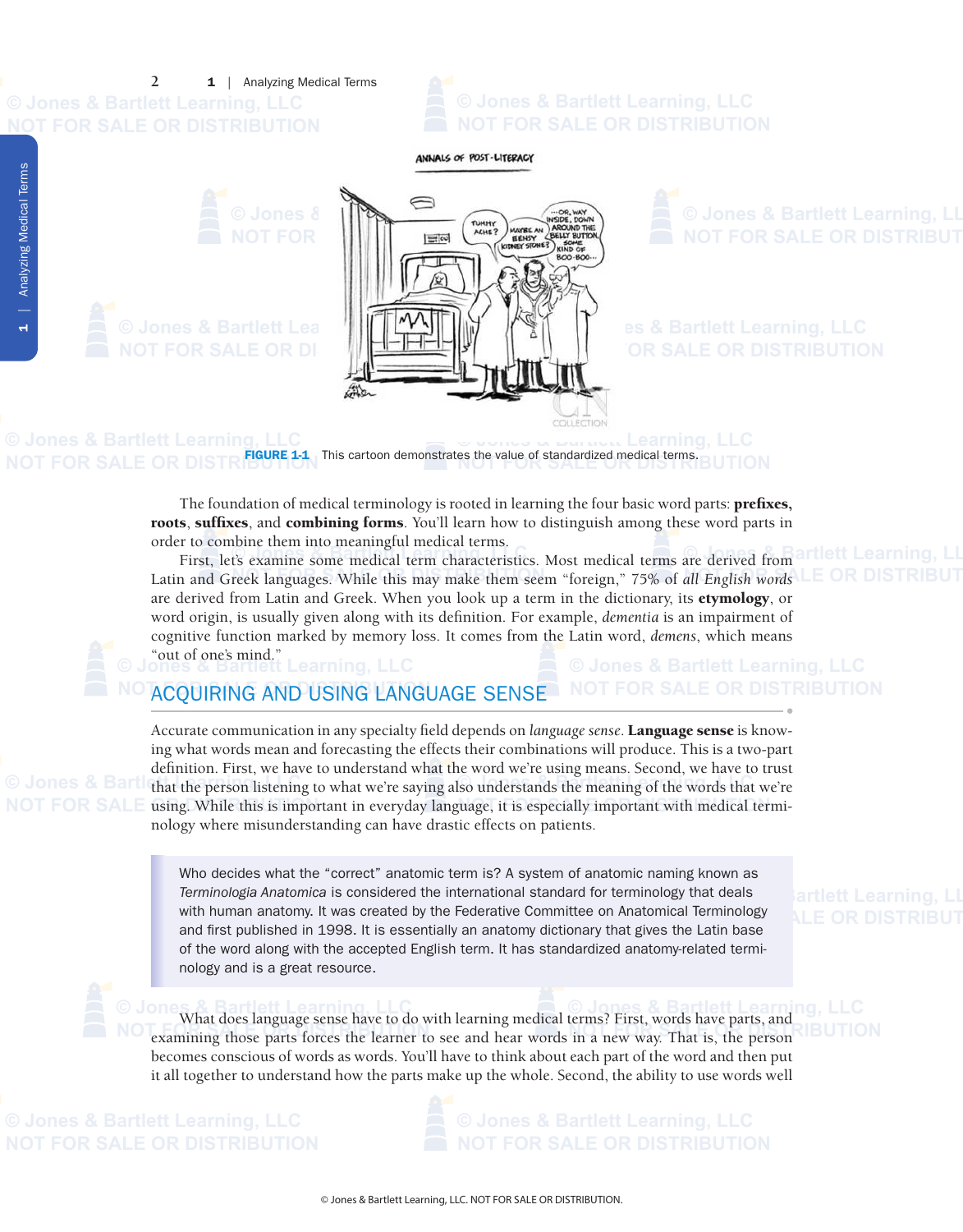**NOT FOR SALE OR DISTRIBUTION NOT FOR SALE OR DISTRIBUTION** involves learning the phonetic and grammatical codes that make complex communication possible. This means using proper pronunciation and using medical terminology correctly in a sentence. Medical terminology is probably one of your first exposures to clinical culture. So congratulations! This is your first step toward success in the medical field!

## **MEDICAL TERM PARTS**

**© Jones & Bartlett Learning, LLC**

a term behaves in one of three ways: root, prefix, or suffix. The good—and maybe surprising—news is that these three parts also make up all other English words. The even better news is that as an Nearly every medical term contains one or more *roots.* It may also contain one or more *prefixes* and one or more *suffixes*. When you start combining parts into words, you will also use a *combining form* of a root. This means a single medical term may consist of one part or several parts, but every part of English speaker, you already know a lot of these parts, especially prefixes and suffixes.

prefixes or suffixes to them. **Suffixes** are always the endings of words. A **combining form** is used in combination with another word part that is distinct from a prefix or suffix that adjusts the sense Here is the order of word parts used in forming words: prefixes first, roots second, and suffixes last, assuming a word contains all three parts. If a **prefix** is present, it appears at the beginning of the term. A root is next. The **root** is found in the middle of the word, and they form words by adding or function of the word.

> **© Jones & Bartlett Learning, LLC** Some words, such as *nontraditional*, contain all three word parts. The prefix is non- (not), the root is **tradition** (established customs or norms), and the suffix -al (makes the word an adjective meaning "relating to"). This word is thus an adjective meaning "not relating to customs or norms."

**EXAMPLE:** There are movements that encourage women to seek *nontraditional* occupations such as firefighting.

lished beliefs or customs. Some words contain only two parts, such as *traditionist*. Tradition is the root and –ist is the suffix that refers to "adhering to a system of beliefs or customs." So, a traditionist is a person with estab-

**EXAMPLE:** Mr. Brown, who asked that boys in his classroom removed their hats, was considered a traditionist.

and another suffix **–ist** = refers to adhering to a system of beliefs or customs). So, a *nontraditionalist* is a person without established beliefs or customs. **NOTE:**  $\mathbf{N}$ Other words contain other combinations, such as *nontradionalist* (the prefix non- = not; the root **tradition** = established customs or norm; the suffix  $\text{-} \mathbf{al}$  = adjective form meaning relating to;

> EXAMPLE: Mrs. Brown, who didn't mind boys wearing hats in her classroom, was considered a nontradionalist.

Frefe is a medical term that has two foots. By chopain (**psycho** and **path**). *Psychopain* is a medical<br>term that has become a common English word. It refers to a person who has a severe psychological disorder. One might contend that *path* is a suffix because in the term psychopath, it comes last. If we a root or a suffix, and it doesn't really matter as long as you know <u>what it means</u> and <u>where it goes</u><br>in a norticular term. The hatter dine is that unfire meat, and ufficial dutification is a communism way to look at and decipher terms; and most of the time, assigning the labels of prefix, root, and Here is a medical term that has two roots: psychopath (psycho and path). *Psychopath* is a medical consider that the word part *path* comes to us from the English word pathos, which means sorrow, suffering, or tragedy, then maybe we ought to identify it as a root. However, as it comes at the end of some terms, is it not also a suffix? The best answer to that question is, "Who cares?" You may call it in a particular term. The bottom line is that prefix, root, and suffix identification is a convenient suffix to a word's parts leads to an acceptable definition. If the parts vary a little now and then, don't despair; the universe will go on.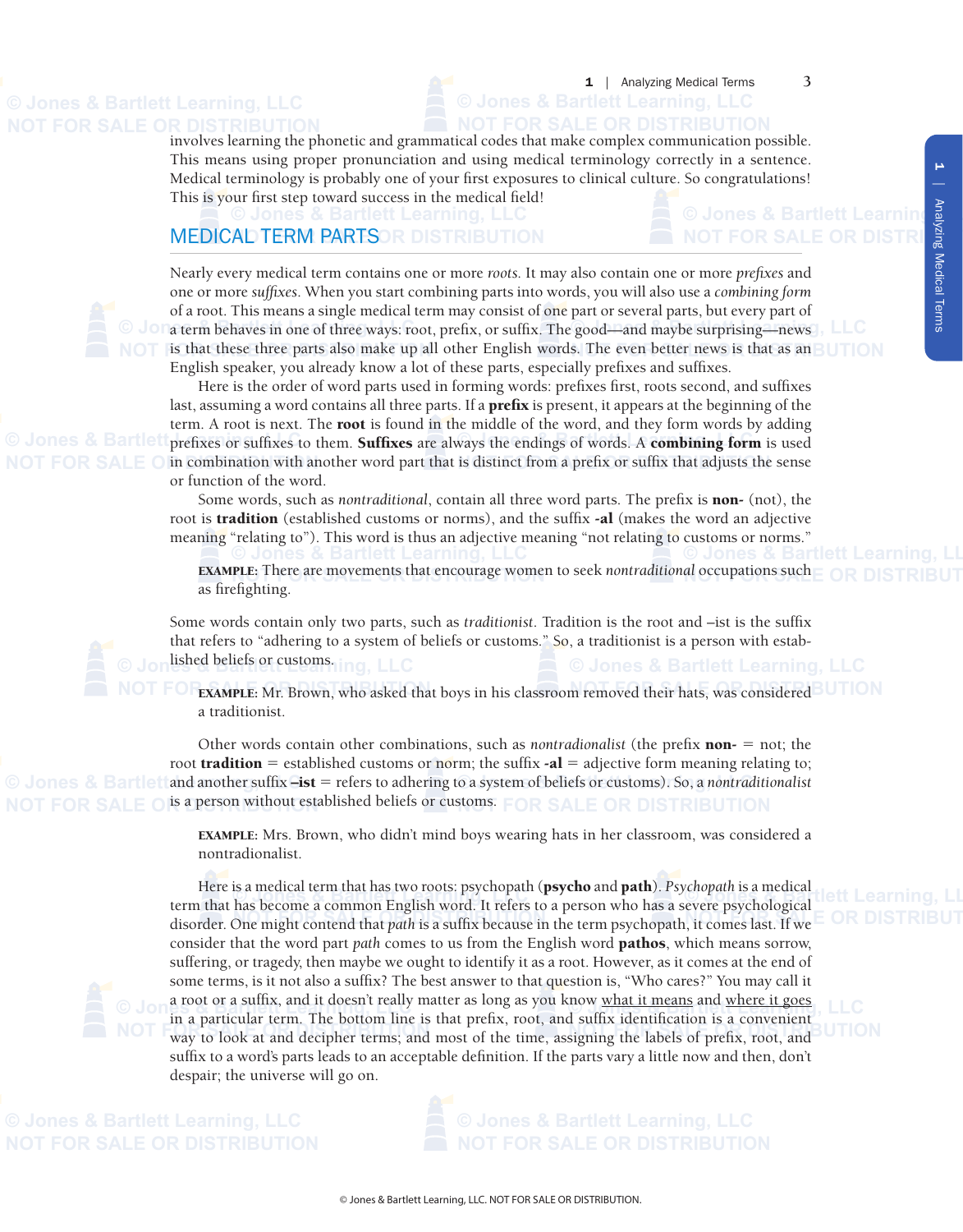## **NOT FOR SALE OR DISTRIBUTION** ANALYZING TERMS

has been traditionally referred to as a fourth word part: the **combining form**. A combining form is simply a root that includes one or more vowels tacked onto the end of it to make a root–suffix that we remember a word (or a word part, for that matter) in two ways: by recalling the sound it makes when we hear it spoken and by the sound a visual combination of its letters makes when Learning to pick out prefixes, roots, and suffixes, as is done for you in **Table 1-1**, will permit you to define many, or even most, medical terms. Before going any further, we must deal with what combination pronounceable, as in the word *psychology*. The main root is *psych* (mind), and the suffix is *-logy* (study of). But "psychlogy" doesn't flow as well as psychology, thus we insert the "o" to create a more English-sounding word. So, as the example shows, the combining form concept is all about vowels, consonants, and pronunciation. A problem thus arises. That problem is we see it written.

When I asked a colleague how she pronounced the prefix *iatro-*, which means physician, she said, "eye-a-tro." Another colleague pronounced it, "eye-at-ur," and a French friend of mine insisted on, "eye-att-re" with a clipped final vowel sound, as in *Louvre*.

This book will introduce roots with their potential combining vowels added with forward slashes (/) separating them from the rest of the root.  $\text{root}.$ 

#### EXAMPLE: card/i/o

By the way, it would make equal sense to introduce them as follows:

**EXAMPLE**: card; cardi; cardio (all three are, phonetically speaking, roots.) **NOT FOR SALE OR DISTRIBUTION** 

You can learn a great deal from Table 1-1. To begin with, the terms **cardialgia**, **cardiology**, and carditis not only show the three forms of the root for heart (card, cardi, and cardio) but also introduce you to three important suffixes: -algia, -logy, and -itis.

- $\bullet$  -algia = pain
- $-logy = study of$
- -itis = inflammation

| <b>TABLE 1-1</b>      | ANALYSIS OF EXAMPLE WORDS |                                               |                        |                                                                                                                            |
|-----------------------|---------------------------|-----------------------------------------------|------------------------|----------------------------------------------------------------------------------------------------------------------------|
| <b>Term</b>           | <b>Prefix</b>             | <b>Root</b>                                   | <b>Suffix</b>          | <b>Term Meaning</b>                                                                                                        |
| cardialgia            |                           | cardi (heart)                                 | -algia (pain)          | pain in the heart; also, heart-<br>burn (a digestive disorder)                                                             |
| cardiology            |                           | cardio (heart)                                | -logy (study of)       | study of the heart and its<br>disorders                                                                                    |
| carditis              |                           | card (heart)                                  | -itis (inflammation)   | inflammation of the heart                                                                                                  |
| diagnosis             | dia- (across;<br>through) | gnosis (Greek<br>word meaning<br>"knowledge") |                        | discovery of the cause of<br>signs and symptoms                                                                            |
| iatrogenic<br>disease |                           | iatro (physician); gen<br>(origin, cause)     | -ic (adjective suffix) | disease caused by health<br>care (whether an individual<br>worker, particular<br>institution, or the system<br>as a whole) |
| psychopath            |                           | psycho (mind); path<br>(disease)              |                        | person with a (serious)<br>mental disease                                                                                  |
|                       |                           |                                               |                        |                                                                                                                            |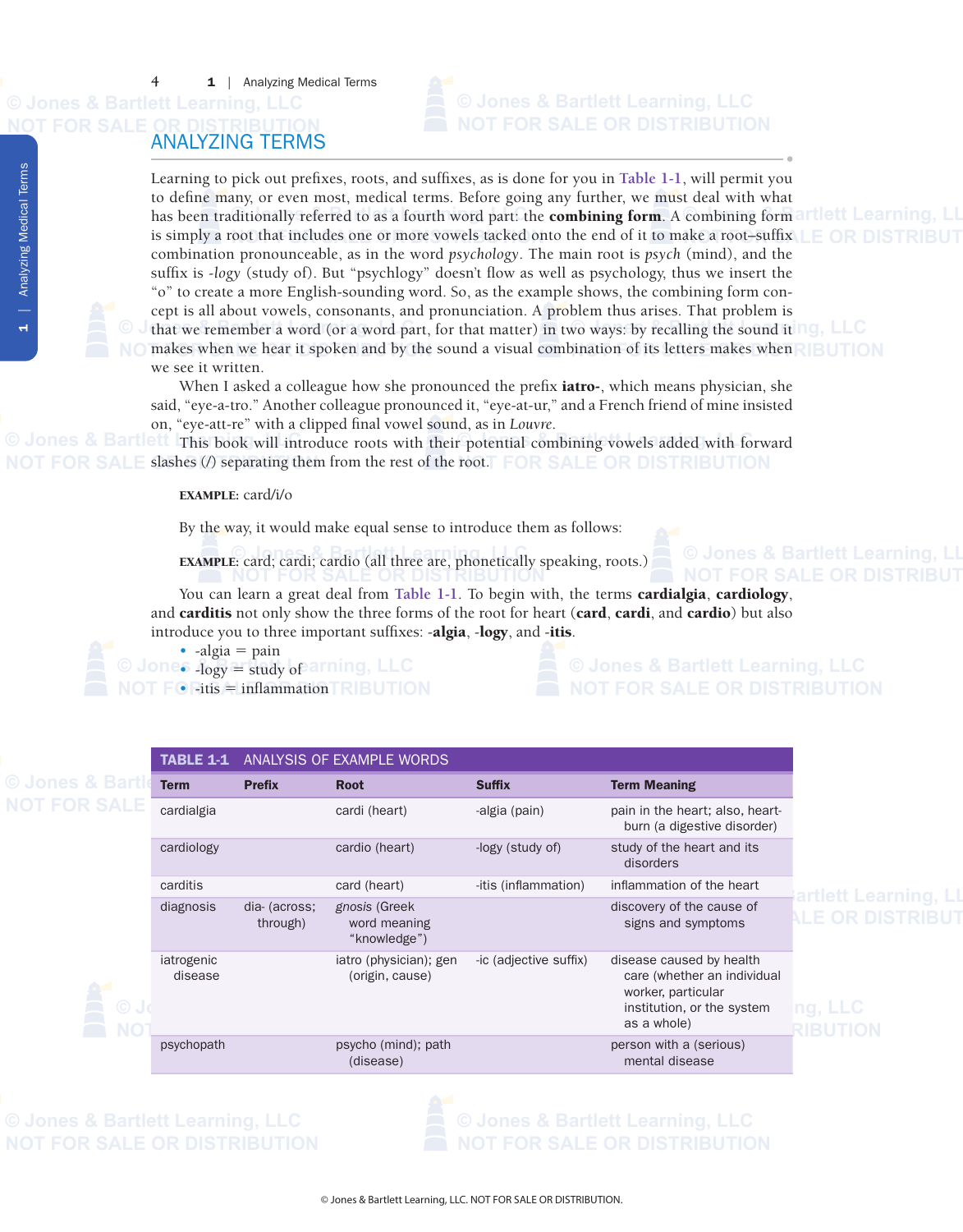**NOT FOR SALE OR DISTRIBUTION NOT FOR SALE OR DISTRIBUTION** These three suffixes occur in many medical terms. For example, when you learn a new root, such as neur/o, which means nerve, you will know the meanings of neuralgia, neurology, and neuritis:

- neuralgia  $=$  pain in a nerve
- treatment of nervous system disorders **© Jones & Bartlett Learning, LLC** • neurology = the study of the nervous system; also the specialty dealing with diagnosis and
- neuritis = inflammation of a nerve

## Quick Check

Using your knowledge of prefixes, roots, and suffixes, see if you know which word parts make up a medical word you may not yet know. Intracranial means pertaining to the area **within the skull.**

Intracranial:  $\text{prefix} = \_\_\_\_\_\$  root =  $\_\_\_\_\_\$  suffix =  $\_\_\_\$ 

Discerning readers may have noted that the suffix -logy is in the same category as the suffix -path. **DISCUTION** LOCOL THE SALE -LOGY IS IN THE SALE CALC OF AS THE SALE OR BUILD - DAM.<br>Although they both may be regarded as suffixes, we might also note that -logy is a root that comes to us from the Greek word *logos*, meaning "word"—not as in "a" word so much as in "the" word, that is, an explanation of things. That final meaning is why we define it as "study of" in **Table 1-1**. You may also recognize this root in common English words such as logic and logical.

> In summary, you now know the first part of the definition of every term ending with any of the three sumixes introduced in the table. For *-digita*, the definition with begin with pain in... First in-<br>portant to note here that a second suffix, *-dynia*, also denotes pain. These two suffixes are sometimes three suffixes introduced in the table. For *-algia*, the definition will begin with "pain in... ." It is iminterchangeable and sometimes not. Eventually, you will become familiar with instances in which one or the other is appropriate or at least most common.

For *-logy*, the definition will usually begin with "study of..."

For -itis, the definition will begin with "inflammation of..."

Inc term **inagnosis** infoduces the prefix **tha-**, which hieads through, across, or between. To the may have noticed that *dia-* appears in words you already know and use frequently, such as <u>dia</u>meter, or -itis, the definition will begin with "inflammation of…"<br>The term **diagnosis** introduces the prefix **dia-**, which means through, across, or between. You a straight line running *through* the center point of a circle; diagonal, a straight line running between opposite corners of a rectangle; and dialogue, people speaking words to each other across a space.

**E** B Inisunce Stand their origins. This word has also come to feler to a conversation between **NOTE SECULTS SECULES** people because someone mistakenly interpreted the prefix to be *di*, meaning two, and other writers<br>and speakers followed suit The word dialogue provides an example of how words change meaning when speakers or writers misunderstand their origins. This word has also come to refer to a conversation between two

> knowledge. In other words, diagnosis is a procedure reading to a judgment Uniough knowledge.<br>The verb **diagnose** represents a departure in one respect from the etymology of the term diagnosis. As with all back-formed verbs, clarity is easily lost. In this case, fuzziness comes about because The medical term diagnosis refers to the determination of the presence of a disease or other disorder *through* consideration of signs, symptoms, and medical test results. That definition might seem to stretch the point of the word "through" until you learn that *gnosis* is the Greek word for knowledge. In other words, diagnosis is a procedure leading to a judgment "through knowledge." "knowledge" (a noun) identifies something we know, whereas declaring (a verb) that we know it is something else entirely.

duction of something) refers to origin or cause. The addition of -**ic** to gen forms **genic**, an adjective<br>suffer we only a "existing from" an "caused by". Thus, an istuary is disrubute literally mashing **NOT FOR SALE OR DISTRIBUTION NOT FOR SALE OR DISTRIBUTION** "a disorder caused by a physician." In general use, the term *iatrogenic* refers to a disorder, disease, Iatr/o is a root that means physician, and gen/o (from a Greek word *gennao*, meaning the prosuffix meaning "originating from" or "caused by." Thus, an *iatrogenic disorder* is, literally speaking, or ailment caused by any medical treatment or practitioner, such as a side effect from a drug or complications following surgery.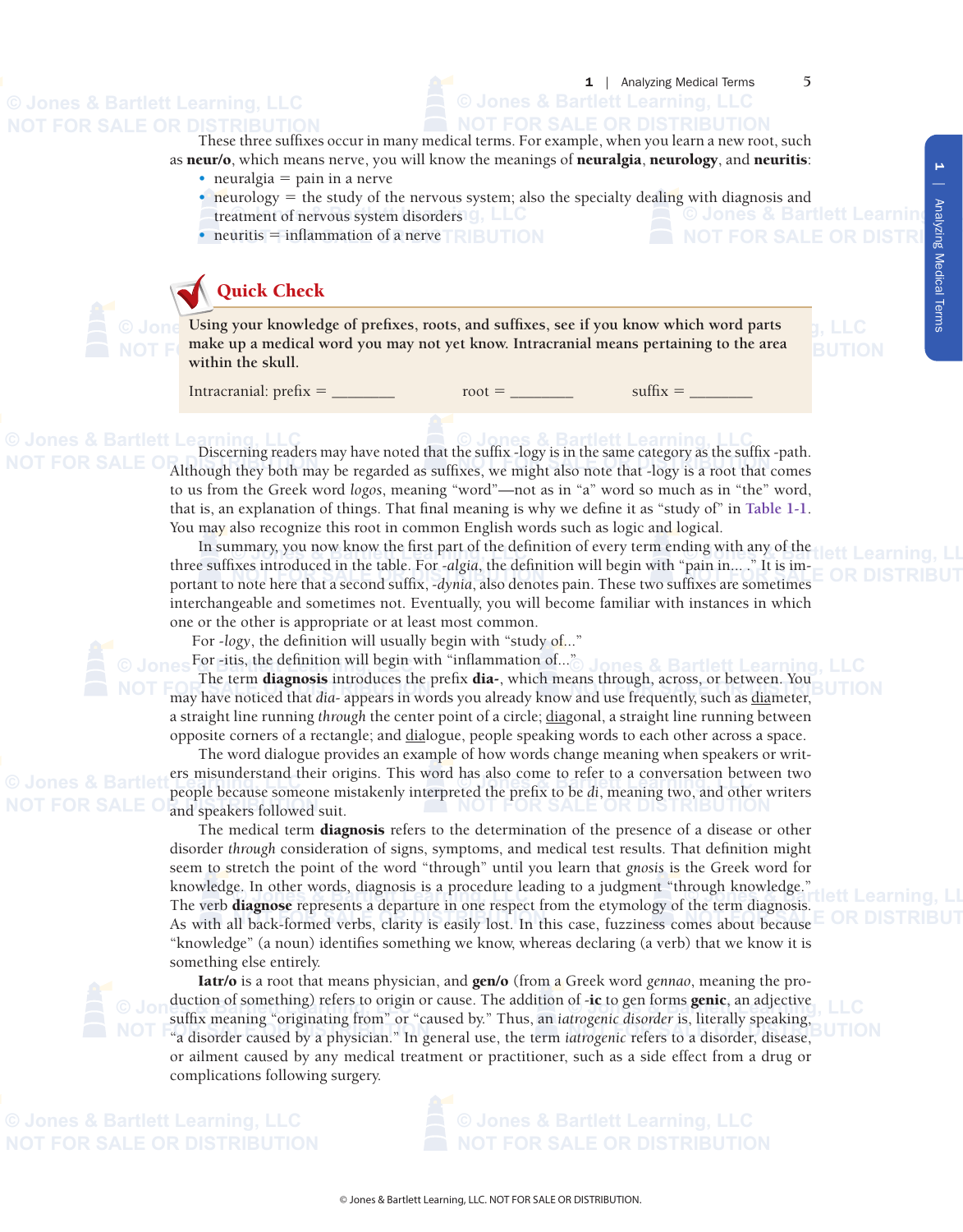**NOT FOR SALE OR DISTRIBUTION NOT FOR SALE OR DISTRIBUTION** Another form of the root iatr/o is **iatr**, which may be coupled with other roots and several suffixes:  $y$ , ic, ics, ist, and ician. Here are examples of words formed from iatr,  $y$ , ic, ist, and ician:

| <b>Term</b>  | Part                 | <b>Meaning</b>                                        |
|--------------|----------------------|-------------------------------------------------------|
| psychiatry   | $psych + iatr + y$   | specialty dealing with disorders of the mind (in this |
|              |                      | case the $y$ does not act as an adjective suffix)     |
| psychiatric  | $psych + iatr + ic$  | adjective form of psychiatry                          |
| psychiatrist | $psych + iatr + ist$ | specialist in psychiatry                              |
| geriatrics   | $ger + iatr + ics$   | specialty in disorders of the elderly                 |
| pediatrician | ped +iatr +ician     | specialist in children's disorders                    |
|              |                      |                                                       |

the meanings of the terms **geriatrics** and **pediatrician**. The root *ger/o* (also sometimes **ger/onto**) comes from the Greek word *geron*, which means old man. The root *ped/o* is derived from the Greek The root psycho comes from the Greek word *psyche*, which means soul or mind. The suffixes -ist and -ician mean practitioner, and the suffixes -y and -ics mean practice. The final two items in the list introduce two new roots: **ger/o** and **ped/o**, the meanings of which you may deduce from word *pais*, which means child.

> See **Tables** 1-2, 1-3, and 1-4, which list a sampling of roots, suffixes, and prefixes. Study these so you can start building and defining terms.

| <b>BUILDING TERMS</b> | <b>TABLE 1-2 WORD ROOTS TO BEGIN</b> | <b>TABLE:</b><br><b>BUILDIN</b> |
|-----------------------|--------------------------------------|---------------------------------|
| <b>Word Root</b>      | <b>Meaning</b>                       | <b>Prefix</b>                   |
| arthr/o               | joint                                | epi-                            |
| card/i/o              | heart                                | micro-                          |
| derm/o/ato            | skin                                 | peri-                           |
| gen/o                 | origin, cause,                       | post-                           |
|                       | formation                            | pre-                            |
| ger/o/onto            | old age                              |                                 |
| hem/a/ato             | blood                                |                                 |
| iatr/o                | physician                            | <b>TABLE:</b><br><b>BUILDIN</b> |
| muscul/o              | muscle                               |                                 |
| natal                 | birth; born                          | <b>Suffix</b>                   |
| neur/o                | nerve                                | -al                             |
| os/teo                | bone                                 | -algia                          |
| path/o                | disease                              | -dynia                          |
| ped/ia                | child                                | -gen, -gei                      |
| phren/o               | diaphragm, mind                      | -ic                             |
| psych/o               | mind                                 | -itis                           |
| skelet/o              | skeleton                             | -logy                           |
| tend/o, ten/o         | tendon                               | -pathy                          |
|                       |                                      | ccong-                          |

| <b>TABLE 1-3 PREFIXES TO BEGIN</b><br><b>BUILDING TERMS</b> |                                   |  |  |
|-------------------------------------------------------------|-----------------------------------|--|--|
| <b>Prefix</b>                                               | <b>Meaning</b>                    |  |  |
| epi-                                                        | upon, following, or subsequent to |  |  |
| micro-                                                      | small                             |  |  |
| peri-                                                       | around                            |  |  |
| post-                                                       | after                             |  |  |
| pre-                                                        | before                            |  |  |

| <b>TABLE 1-4 SUFFIXES TO BEGIN</b><br><b>BUILDING TERMS</b> |                                            |  |
|-------------------------------------------------------------|--------------------------------------------|--|
| <b>Suffix</b>                                               | <b>Meaning</b>                             |  |
| -al                                                         | adjective suffix                           |  |
| -algia                                                      | pain                                       |  |
| -dynia                                                      | pain                                       |  |
| -gen, -genesisa                                             | origin, cause, formation                   |  |
| -ic                                                         | adjective suffix denoting of               |  |
| -itis                                                       | inflammation                               |  |
| -logy                                                       | study of                                   |  |
| -pathy                                                      | disease                                    |  |
| -scope                                                      | viewing, an instrument used<br>for viewing |  |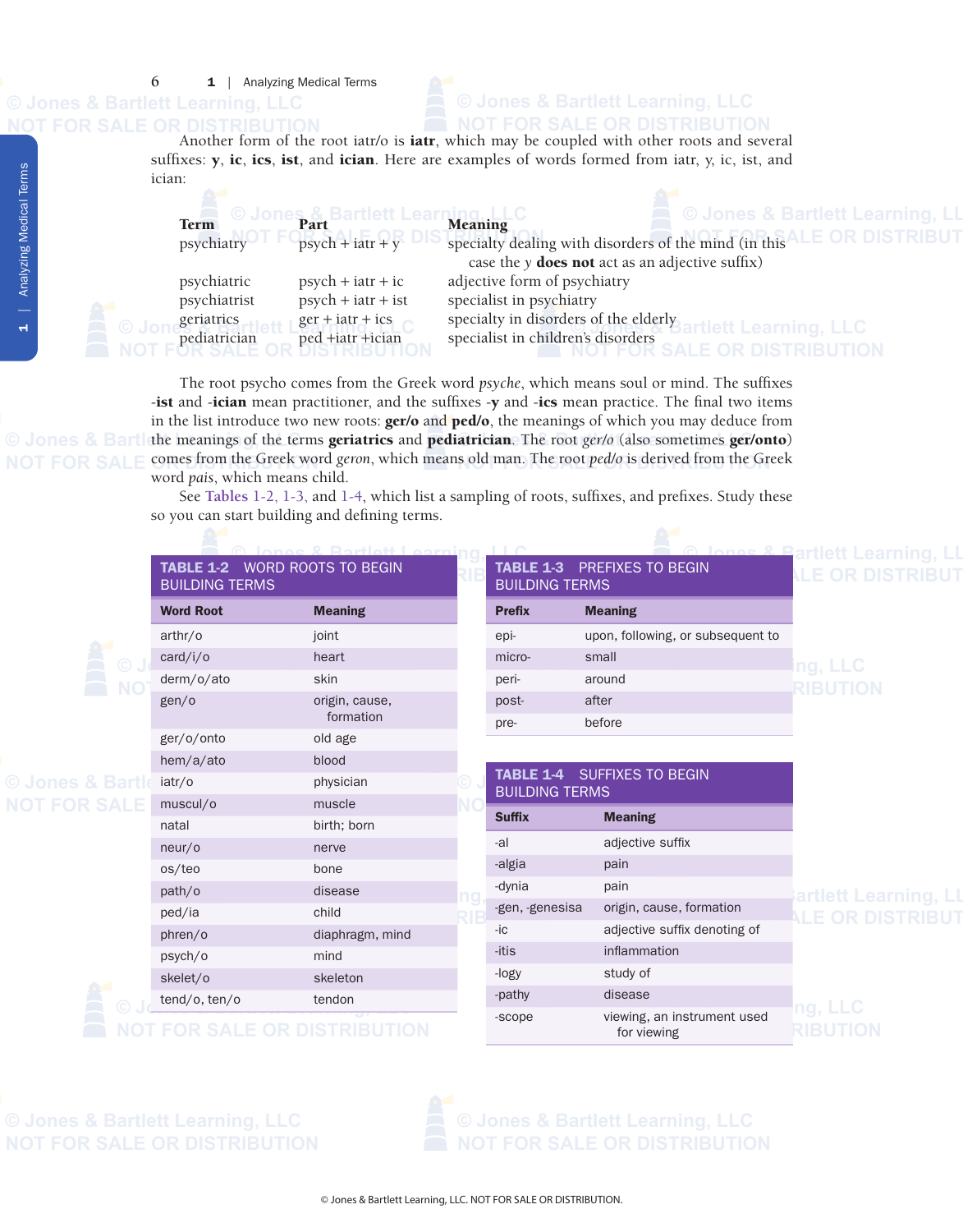**© Jones & Bartlett Learning, LLC**

## **NOT FOR SALE OR DISTRIBUTION** END-OF-CHAPTER EXERCISES



Combine the suffix *-logy* with the proper root to indicate the following medical specialties.

- 1. Specialty dealing with heart disease
- 2. Specialty that deals with the problems of aging and \_\_\_\_\_\_\_\_\_\_\_\_\_\_\_\_\_\_\_\_\_\_\_\_\_\_ diseases in the elderly
	- 3. Specialty dealing with blood diseases
	- 4. Specialty dealing with skin ailments
- **© Jones & Bartlett Learning, LLC** 5. Specialty dealing with nervous system disorders \_\_\_\_\_\_\_\_\_\_\_\_\_\_\_\_\_\_\_\_\_\_\_\_\_\_\_\_\_ **© Jones & Bartlett Learning, LLC**  $\frac{1}{2}$ 
	- 6. Specialty dealing with mental disorders



**NOT FOR SALE OR DISTRIBUTION Analyze the following terms by putting the roots and suffixes in the appropriate columns. Then, write a definition for each term.**

| <b>TERM</b>     | <b>ROOT</b> | <b>SUFFIX</b> | <b>DEFINITION</b>                          |
|-----------------|-------------|---------------|--------------------------------------------|
| 1. neuropathy   |             |               |                                            |
| 2. psychology   |             |               |                                            |
| 3. pathogenic   |             |               | <u> 1999 - Jan James, maria (h. 1989).</u> |
| 4. neuralgia    |             |               |                                            |
| 5. systemic     |             |               |                                            |
| 6. psychiatrist |             |               |                                            |
| 7. pediatrician |             |               |                                            |
| 8. iatrogenic   |             |               |                                            |
| 9. cardialgia   |             |               |                                            |
| 10. neuritis    |             |               |                                            |